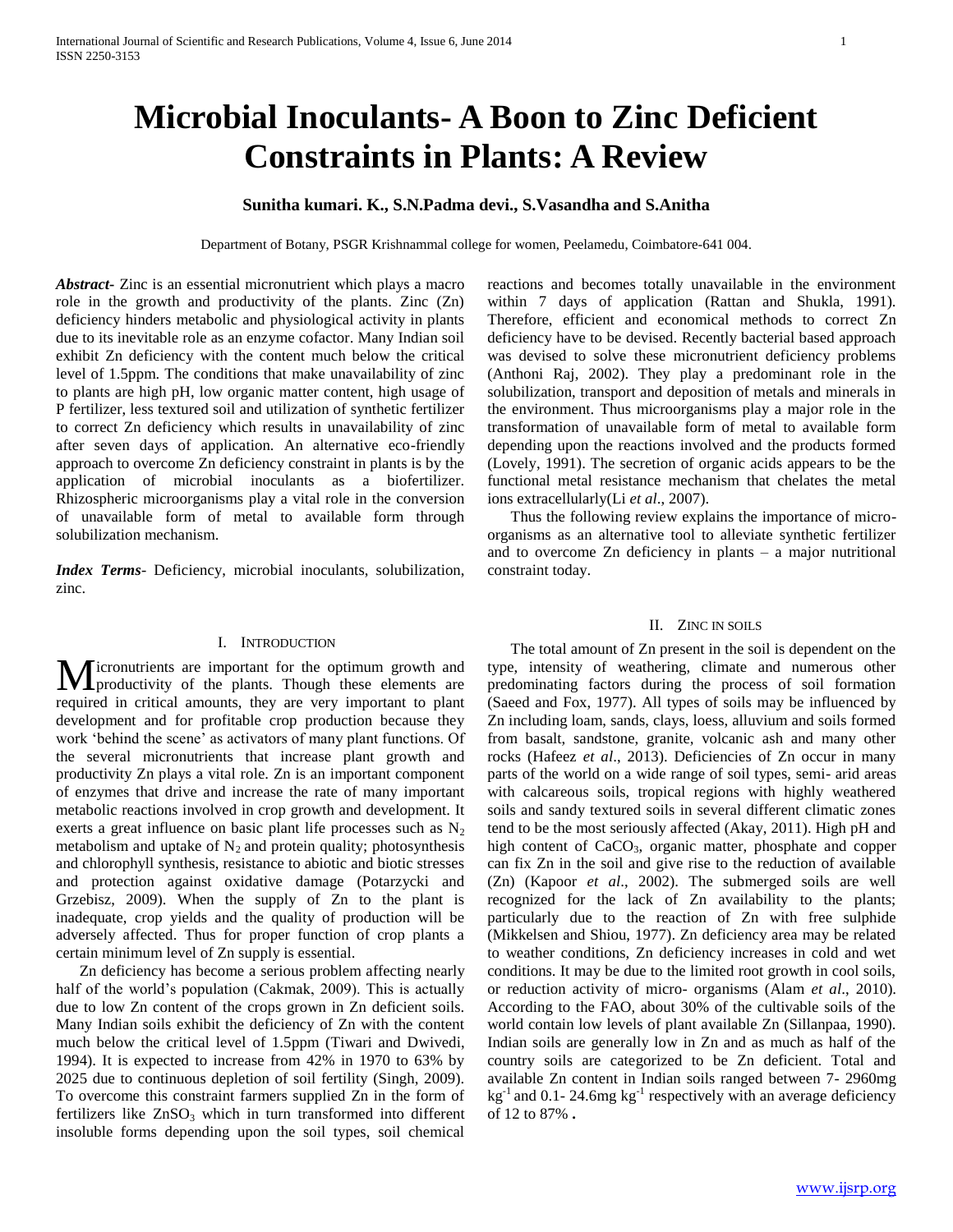# III. IMPORTANCE OF ZINC IN PLANTS

 Zn is vital to the crop nutrient as it plays a structural constituent or regulatory co- factor of a wide range of different enzymes and proteins in many important biochemical pathways and these are mainly concerned with carbohydrate metabolism, both in photosynthesis and in the conversion of sugars to starch, protein metabolism, auxin metabolism, pollen formation and the resistance to infection by certain pathogens (Alloway, 2008). It is also a part of the enzymes such as superoxide dismutase and catalase which prevents oxidative stress in plant cells. Early development of fruits or tubers is also influenced by Zn. In the process of cell differentiation after flowering high levels of IAA or Zn in the plant will increase cell differentiation. The greater the cell differentiation the larger and denser will be the fruit **(**[www.alcanada.com/index\\_htm\\_files/Zinc](http://www.alcanada.com/index_htm_files/Zinc)**).** The regulation and maintenance of the gene expression required for the tolerance of environment stresses in plants are Zn dependent (Cakmak, 2000). Thus Zn plays an indispensable role in various enzymatic reactions, metabolic processes and oxidation- reduction reactions of plants.

## IV. ZINC DEFICIENCY IN PLANTS

 For optimum function of crop plants a certain minimum level of Zn supply is essential. If the soil which is a principal resource from where plants draw their Zn needs is unable to supply the minimum amount of Zn thens a Zn deficiency situation arises. Inadequate supply of Zn to the plant result in the cessation of physiological functions which lead to the development of visible symptoms of stress such as interveinal chlorosis (yellowing of the leaves between the veins), bronzing of chlorotic leaves, small and abnormally shaped leaves, stunting and rosetting (leaves form a whorl or shortened stems) [\(http://www.zinc.org/info/zinc\)](http://www.zinc.org/info/zinc). Many researchers observed that zinc is closely related to  $N_2$  metabolism pathway of plants, thus causing a reduction in protein synthesis for Zn deficient plants. Zn deficiency significantly affects the root system including root development (Fageria, 2004). Epstein and Bloom, 2005 indicated that the flowering and fruiting process were greatly reduced under severe Zn deficiency. Quality of harvested products, plant susceptibility to injury by high or light temperature intensity and to infection by fungal diseases can also increased by Zn deficiency (Cakmak. 2000). Zn seems to affect the capacity for water uptake and transport in plants and also reduce the adverse effects of short periods of heat and salt stress (Tavallali *et al*., 2010). Zn deficient plants exhibit low levels of auxins such as IAA. Many research shows us that Zn is required for the synthesis of tryptophan, which in turn is the precursor for the synthesis of IAA. In the absence of IAA plant growth is stunted particularly internodes growth and leaf size [\(www.alcanada.com/index\\_htm\\_files/Zinc\)](http://www.alcanada.com/index_htm_files/Zinc). A more direct influence of Zn deficiency is that of grain or seed yield which are reduced to a greater extent by Zn deficiency [\(www.alcanada.com/index\\_htm\\_files/Zinc\)](http://www.alcanada.com/index_htm_files/Zinc). Plants vary considerably in their requirements for Zn. Crops with high Zn requirements include corn, onion and spinach. Those with medium requirements are barley, beans, beet, canola, cucumber,

lettuce, lupines, potato, radish, sorghum, soybean, tobacco and tomato (Schulte, 2004).

# V. UNAVAILABILITY OF ZN TO PLANTS

 In soils, Zn is found in both available and unavailable forms. There is plenty of Zn in soil to support crop growth, but the crop exhibit deficiency due to the presence of unavailable fractions. There are many adverse factors in the soil that affect the Zn availability to plants. These include low total Zn content, neutral or alkaline pH, high salt concentration, and high calcium carbonate content in calcareous soil (Antoniadis and Alloway, 2002). In the case of soils characterized by high contents of hydroxyl (OH<sup>-</sup>) ions, it is difficult to get a crop response even after applying Zn. The lower availability of Zn under alkaline conditions is attributed to the precipitation of  $Zn$  as  $Zn(OH)_{2}$  or  $ZnCO<sub>3</sub>$  (Shukla and Mittal, 1979). The higher carbonate contents in alkaline soils also absorb Zn and hold it in an unexchangeable form (Udo *et al*., 1970). These factors contribute to the low availability of Zn at higher pH values. Heavier textured soils with larger CEC have higher capacities for Zn adsorption than light textured soils (Stahl and James, 1991). Zn usability decreases by decreasing temperature and light intensity due to limited root development. Zn usability by plants decreases with high levels of P in the soil. Zn uptake by plants is inhibited by some metal cations such as  $Cu^{2+}$  and  $Fe^{2+}$ . Organic matter which behaves much like a chelate in holding Zn in the soil also forms an important factor for Zn availability. Low organic matter contents in soils give rise to Zn deficiency as it is observed that available Zn increases with increase in organic matter in soil. Thus the role of Zn in a plant is complex in which the interaction reduces its availability.

#### VI. NEGATIVE EFFECT OF CHEMICAL FERTILIZER

 Green revolution has greatly increased the food crop production in India but resulted in the depletion of soil micronutritents pools. Soil health relies on a balance of macronutrients and micronutrients, as well as microbial health. Farmers gave more attention towards NPK than micronutrients in the intensive cultivation method. The increased use of NPK fertilizers devoid of micronutrients has no doubt increased the food production but it brought a host of problems related to micronutrient deficiencies, of which Zn deficiency is the most predominant. Zn deficiencies are most commonly corrected by application of the Zn fertilizer to the soil since its requirement is modicum. Several different Zn compounds are used as fertilizers in which  $ZnSO<sub>4</sub>$  is the most common. It is estimated that about 85,000- 90,000 tones/ annum consumption of  $ZnSO_4$  in agriculture either through straight fertilizer application or through micronutrients mixture**.** This indicates the indispensable role of Zn in plant development and for profitable crop production. Supplementation of Zn in the form of fertilizers like  $(ZnSO<sub>4</sub>)$  also remains vain because only 1-4% is utilized by the crop and 75% of applied Zn is transformed into other mineral fractions which is not available. Thus correction of Zn deficiency via fertilization is not always successful due to agronomic and economic factors which include reduced availability of Zn due to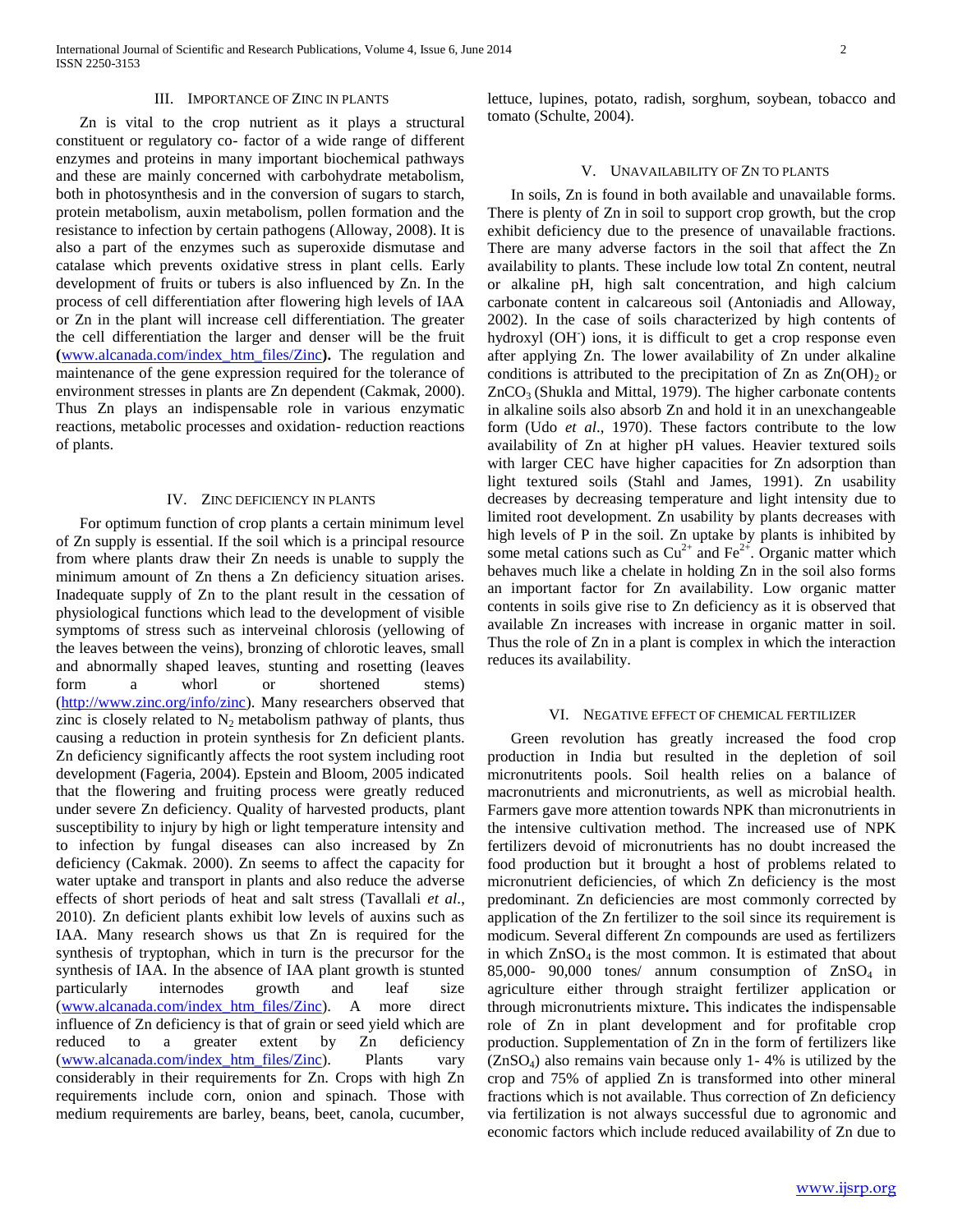top soil drying, subsoil constraints, disease interactions, and cost of fertilizers.

#### VII. ALTERNATIVE SOURCE TO CHEMICAL FERTILIZER

 External addition of soluble Zn to alleviate deficiency results in the transformation of about 96- 99% to various fractions of unavailable forms and about 1- 49% is left as available fraction in the soil. So the water soluble  $Zn$  ( $ZnSO<sub>4</sub>$ .  $7H<sub>2</sub>O$ ) advocated and applied in the soil cannot be detected beyond 15 days of period (Rattan and Shukla, 1991) and become unavailable which make the Zn nutrition to the plants critical. This requires a system that releases the required quantity of Zn that are converted to unavailable state and retained in the soil to available form. Numerous microorganisms, especially those associated with roots have the ability to increase crop growth and productivity. This effect has been due to the involvement of these organisms in the solubilization of unavailable mineral nutrients (Cunningham and Kuiack, 1992). Zinc solubilizing potential of few micribial genera such as Bacillus sp, Pseudomonas sp and Aspergillus sp were explored by researchist recently (Saravanan et al., 2003). Thus microbial inoculants will be an alternative approach to overcome constraints due to synthetic fertilizer, and to revive soil's fertility resulting in the intensive farming.

## VIII. MECHANISM INVOLVED IN SOLUBILIZATION OF ZINC

 The rhizospheric microorganisms play a pivotal role in the enhancement of crop production by the solubilization of unavailable form of metal into available form. This metal solubilization was due to the production of organic acids and pH drop by organisms (Alexander, 1997). Plants take up Zn as  $(Zn^{2++})$  divalent cation. The release of organic acids that sequester cations and acidify the micro environment near root is thought to be a major mechanism of Zn solubilization. A number of organic acids such as acetic, citric, lactic, propionic, glycolic, oxalic, gluconic acid etc have been considered due to its effect in pH lowering by microorganisms (Cunnigham and Kuiack, 1992). Organic acid secreted by micro- flora increase soil Zn availability in two ways, they are probably exuded both with protons and as counter ions and consequently, reduce rhizospheric pH. In addition, the anions can chelate Zn and increase Zn solubility (Jones and Darrah, 1994) which results in the conversion of available form  $(Zn^{2+})$  to plants.

# IX. CONCLUSION

 Supplementation of both macro and micro nutrients is required for the healthy growth of the plants. Lack of awareness in farmers about the importance of micro nutrients lead to the major economic loss due to its deficiency in plants. Though farmers rely on synthetic fertilizers to correct Zn deficiency it still remains a major issue in agriculture. Therefore, application of microbial inoculants will be a viable alternative technology to overcome Zn deficiency and the negative impact of chemical fertilizer on plant and its environment.

#### **REFERENCES**

- [1] Akay, A. 2011. Effect of zinc fertilizer applications on yield and element contents of some registered chickpeas varieties. African Journal of Biotechnology., 10: 13090-13096.
- [2] Alam, M. N., M. J. Abedin and M. A. K. Azad. 2010. Effect of micronutrients on growth and yield of onion under calcareous soil environment. International Research Journal of Plant Science., 1(3): 056-061.
- [3] Alexander, M. 1997. Introduction to soil microbiology. 33-399. John Wiley and sons, New York. AseA, P. E. A.
- [4] Alloway, B. J. 2008. Zinc in soils and crop nutrition. Second edition, published by IZA and IFA, Brussels, Belgium and Paris, France.
- [5] Anthoni Raj. 2002. Biofertilizers for micronutrients. Biofert Newslett., 10: 8-10.
- [6] Antoniadis, V. and B. J. Alloway. 2002. The role of dissolved organic carbon in the mobility of Cd, Ni and Zn in sewage sludge- amended soils. Environ. Pollut., 117: 515-521.
- [7] Cakmak, I. 2000. Role of zinc in protecting plant cells from reactive oxygen species. New Phytol., 146: 185-205.
- [8] Cakmak, I. 2009. Enrichment of fertilizers with zinc: an excellent investment for humanity and crop production in India. J. Trace Elem. Med. Biol., 23:281-289.
- [9] Cunningham, J. E. and C. Kuiack. 1992. Production of citric and oxalic acid and solubilization of calcium phosphate by Penicillium billai. Appl. Environ. Microbiol., 58: 1451-1458.
- [10] Epstein and Bloom. 2005. Mineral Nutrition of Plants: Principles and Perspectives. Sinauer Assoc.
- [11] Fageria, N. K. 2004. Dry matter yield and nutrient uptake by lowland rice at different growth stages. Journal of Plant Nutrient., 27(6): 947-958.
- [12] Hafeez, B., Y. M. Khanif and M. Saleem. 2013. Role of Zinc in Plant Nutrition- A Review. American Journal of Experimental Agriculture., 3(2): 374-391.
- [13] http:/www.zinc.org/info/zinc crops. Functionality & Importance of few Micro Elements. Zinc- an essential micro- element.
- [14] Jones, D. L. and P. R. Darrah. 1994. Role of root derived organic acids in the mobilization of nutrients from the rhizosphere. Plant and Soil., 166: 247-257.
- [15] Kapoor, S., A. Kobayashi and H. Takatsuji. 2002. Silencing of the Tapetum- Specific Zinc Finger GeneTAZ1 Causes Premature Degeneration of Tapetum and Pollen Abortion in Petunia. Plant Cell Online., 14(10): 2353-2367.
- [16] Li, T. G., R. B. Bai, J. X. Liu and F. S. Wong. 2007. Distribution and Composition of Extracellular Polymeric Substances in Membrane- Aerated Biofilm. Journal of Biotechnology, in revised form.
- [17] Lovely, D. R. 1991. Dissimilatory Fe(III) and Mn(IV) reduction. Microbial. Rev., 55: 259-287.
- [18] Mikkelsen, D. S. and K. Shiou. 1977. Zinc fertilization and behavior in flooded soils. Spec. Publ. No. 5 Comm. Agric. Bur., Farnham Royal. p.59. Mineral Stresses. In A. R. Yeo and T. J. Flowers(ed). Approaches to Crop Improvement. 175-200.
- [19] Potarzycki, J. and W. Grzebisz. (2009). Effect of zinc foliar application on and its yielding components. Plant Soil Environ., 55(12): 519-527.
- [20] Rattan, R. K. and L. M. Shukla. 1991. Influence of different zinc carrier on the utilization of micro nutrients by rice. J. Indian Soc. Soil Sci., 39: 808-810.
- [21] Saeed, M. and R. L. Fox. 1977. Relation between suspension pH and Zn solubility in acid and calcareous soils. Soil science., 124: 199- 204.
- [22] Saravanan, V.S., S.R. Subramoniam and S.Anthony raj. 2003. Assessing invitro solubilisation potential of different zinc solubilizing bacterial (ZSB) isolates. Brazilian journal of microbiology. 34:121-125.
- [23] Shukla, U. C. and S. B. Mittal. 1979. Characterization of zinc application in some soils of India. Journal of Soil Science Society of America., 43: 905-908.
- [24] Sillanpaa, M. 1990. Micronutrients Assessment at the Country Level. An international study FAO Soils Bulletin 63. Food and Agriculture Organization of the United Nations.